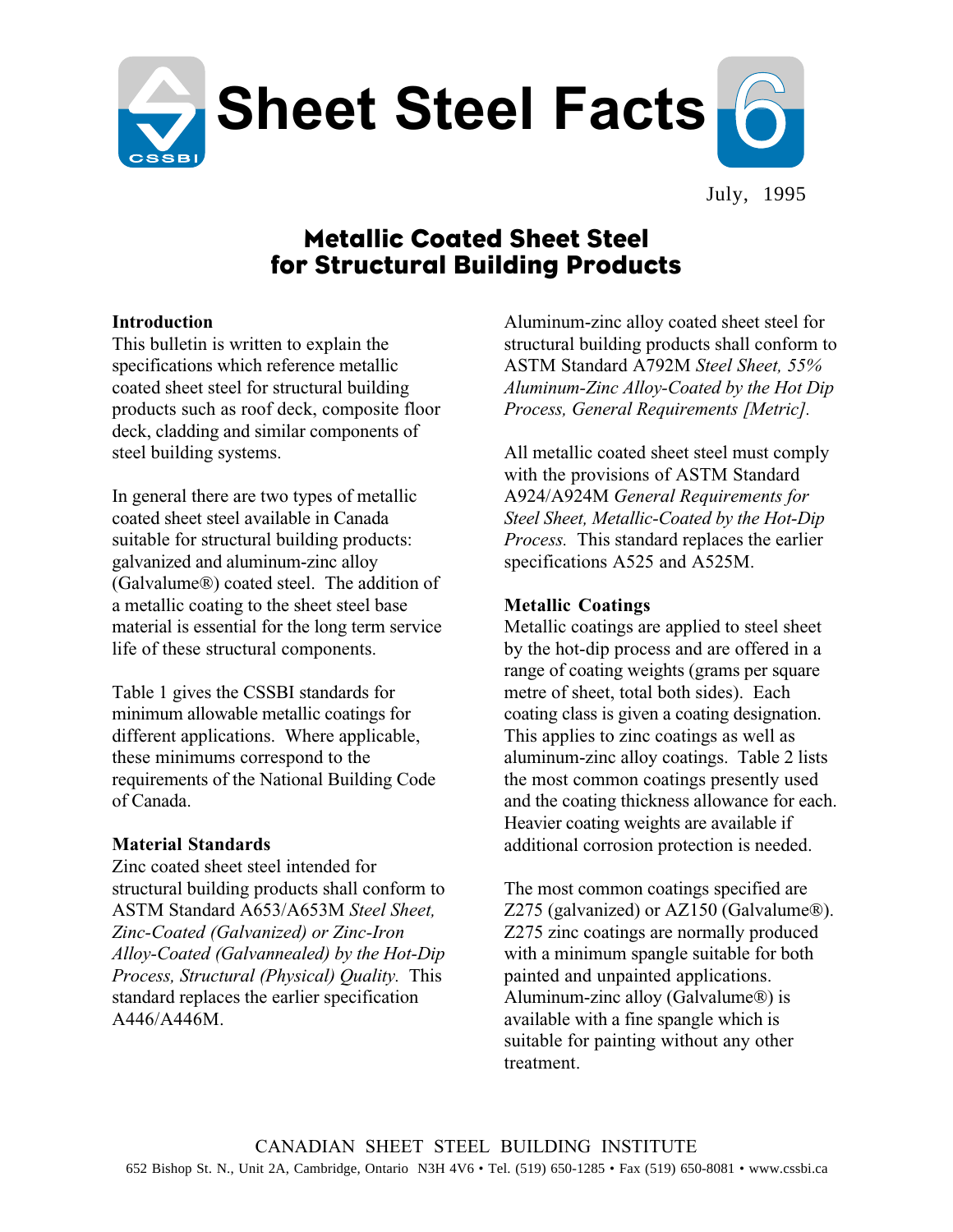Galvanneal, under the coating designation ZF75, refers to the coating of zinc-iron alloy on a steel sheet surface from which the free zinc has been either thermal alloyed or wiped as the sheet leaves the zinc pot. The coating surface is matte grey in appearance and spangle-free, suitable for painting without special treatment. Widely used for steel deck and liner sheets of insulated panels, the zinc-iron alloy coat offers short term protection to the base steel during fabrication, shipment, site storage, and erection. For long term or severe exposure in service, the heavier Z275 or AZ150 coatings should be specified as a minimum.

#### **Thickness**

For adequacy and safety in design and for aesthetic and serviceability considerations where applicable, the base steel minimum thicknesses given in Table 3 for various building products are recommended.

All sheet thicknesses are expressed in millimetres to 2 decimal places. The base steel nominal thickness is used to establish section properties and for structural design calculations. The minimum thickness is

nominal thickness less the maximum permissible under-tolerance. The CSA Standard S136 specifies maximum undertolerances for structural applications which are more restrictive than those included in the ASTM material standards. Minimum and nominal thicknesses can be specified for the metallic coated sheet or for the base steel sheet. It is important to know on what basis the thickness is being specified and what tolerances apply.

The addition of the metallic coating to the base steel will affect the measured thickness. The coating thickness allowances for the different metallic coatings are shown in Table 2. When measuring coated sheet in the field, the minimum allowable thickness is the design thickness (nominal) plus the coating allowance less the permissible undertolerance.

## **For More Information**

For more information on metallic coated sheet steel building products, contact the CSSBI for a Publication List and a list of the Fabricator Members in your area.